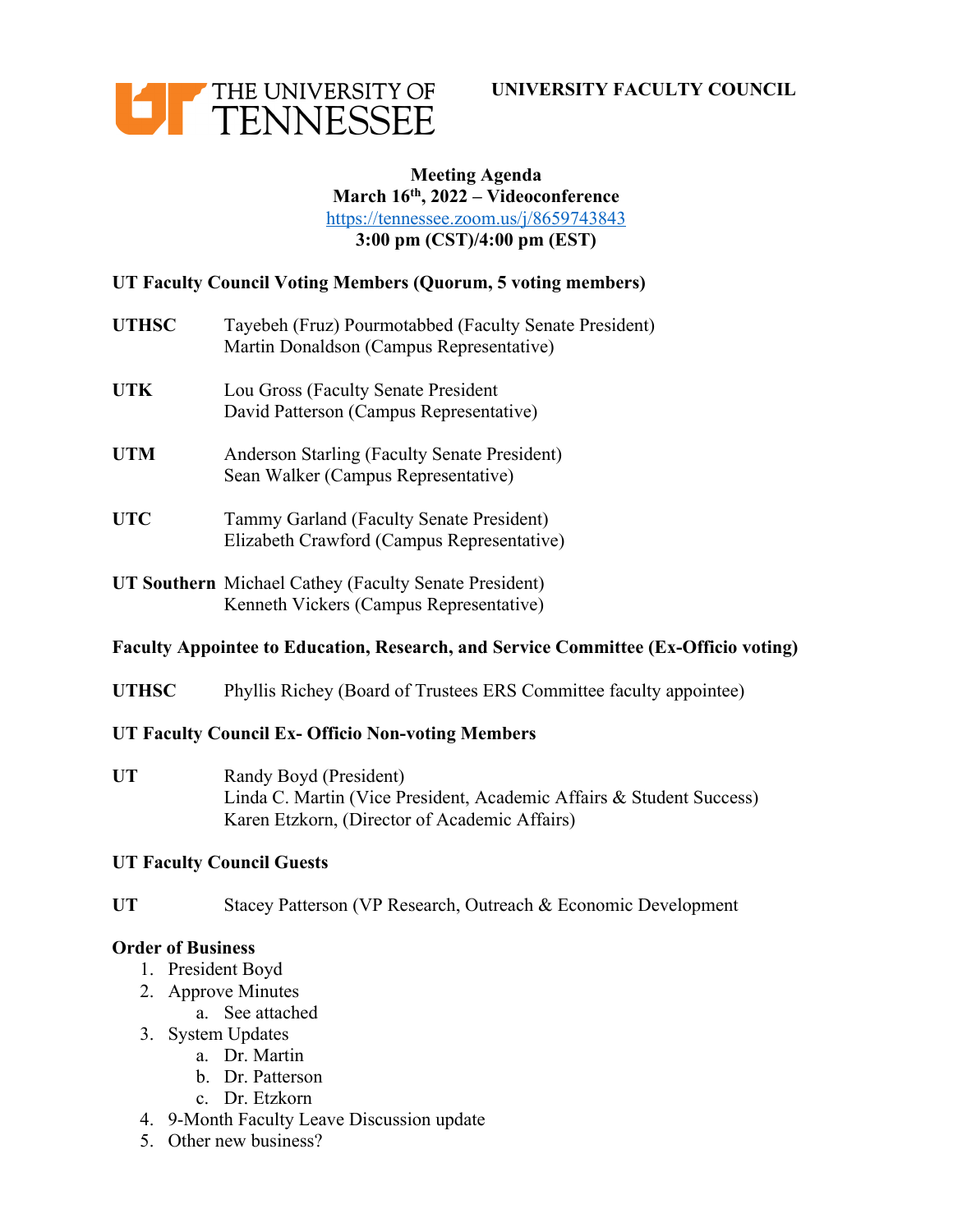# **Questions for President Boyd**

None submitted